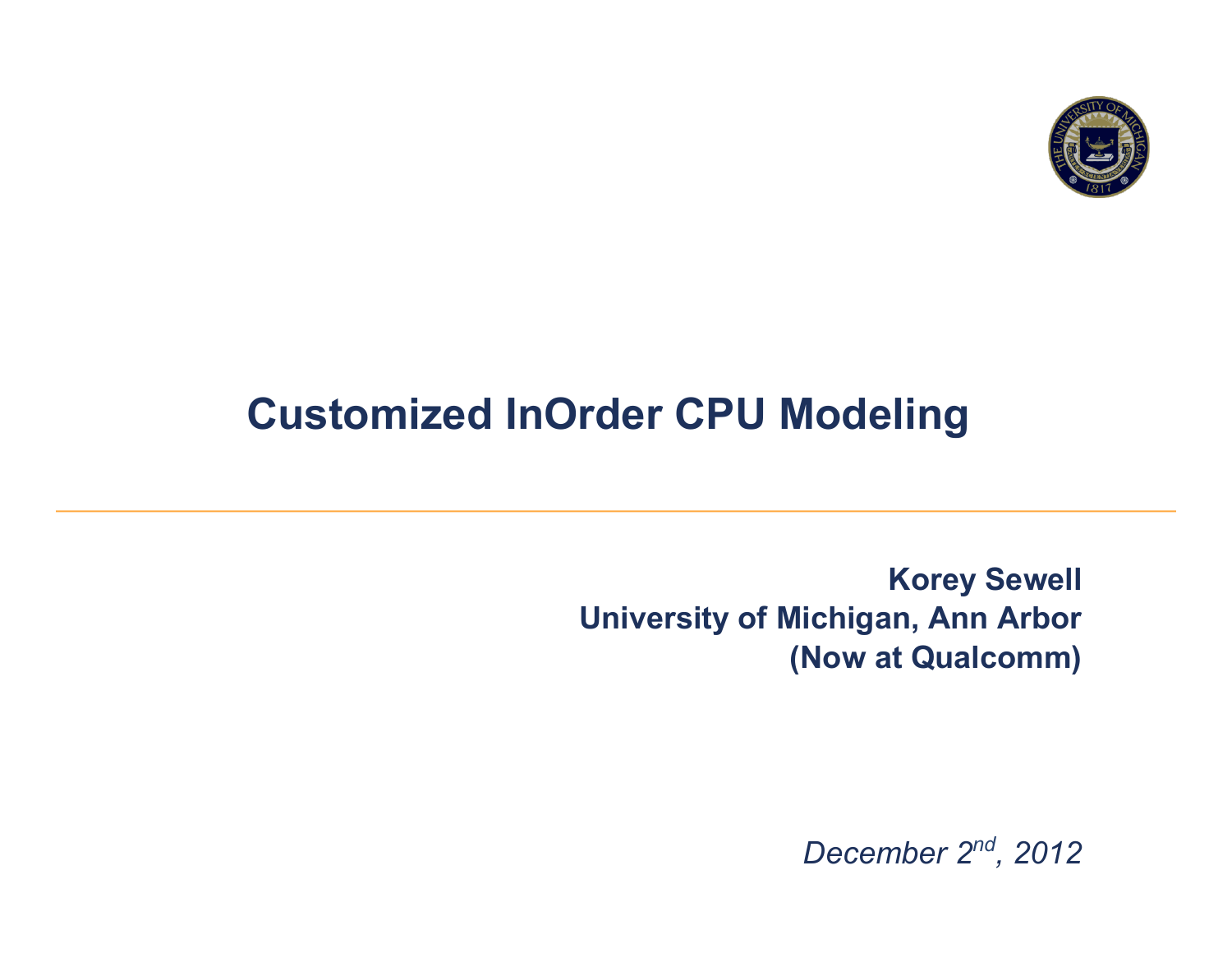### **Customized InOrder CPU Modeling**

- Agenda
	- InOrder CPU Model Basics
		- Pipeline Stages
		- Resources
		- Instruction Scheduling
	- Custom Resource Example: "Simple Value Predictor"
		- Deriving a Custom Resource
		- § Making a Resource Recognizable
		- Adding a Resource to an Instruction Schedule
	- Extras
		- Complex Resource Handling, Stats, and Debugging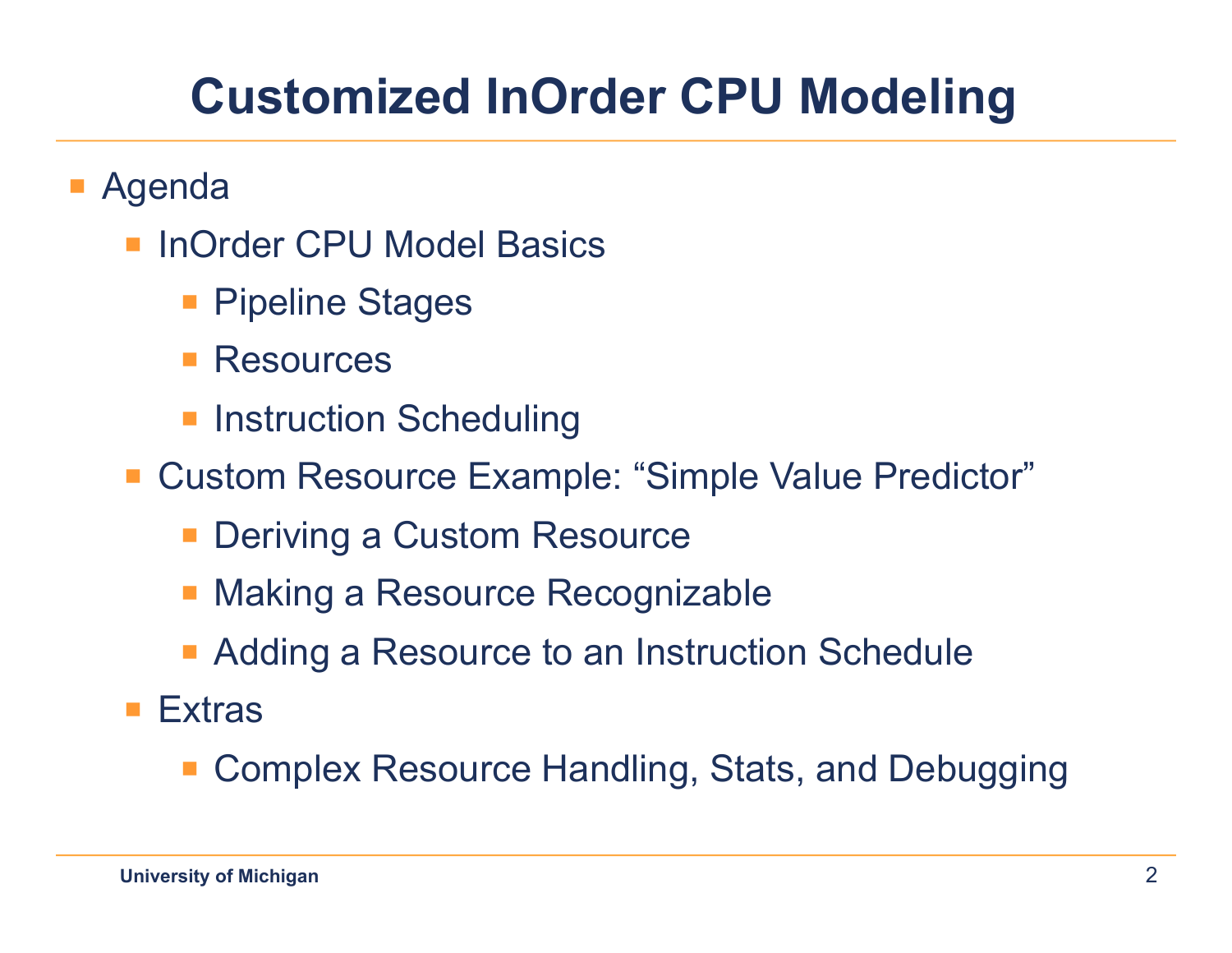#### **InOrder CPU Model Basics**

- The InOrder model was designed to be a generic, flexible framework for CPU simulation:
	- § The user defines the number of *Pipeline Stages*
	- The user defines the **Resources** to be used in the pipeline (e.g. Branch Predictors, ALUs, etc.)
	- Each *Instruction* tells the current Pipeline Stage what resources it needs to access before it can be sent to the next stage.
		- § The full list of actions that an instruction needs from each resource is called an *Instruction Schedule*

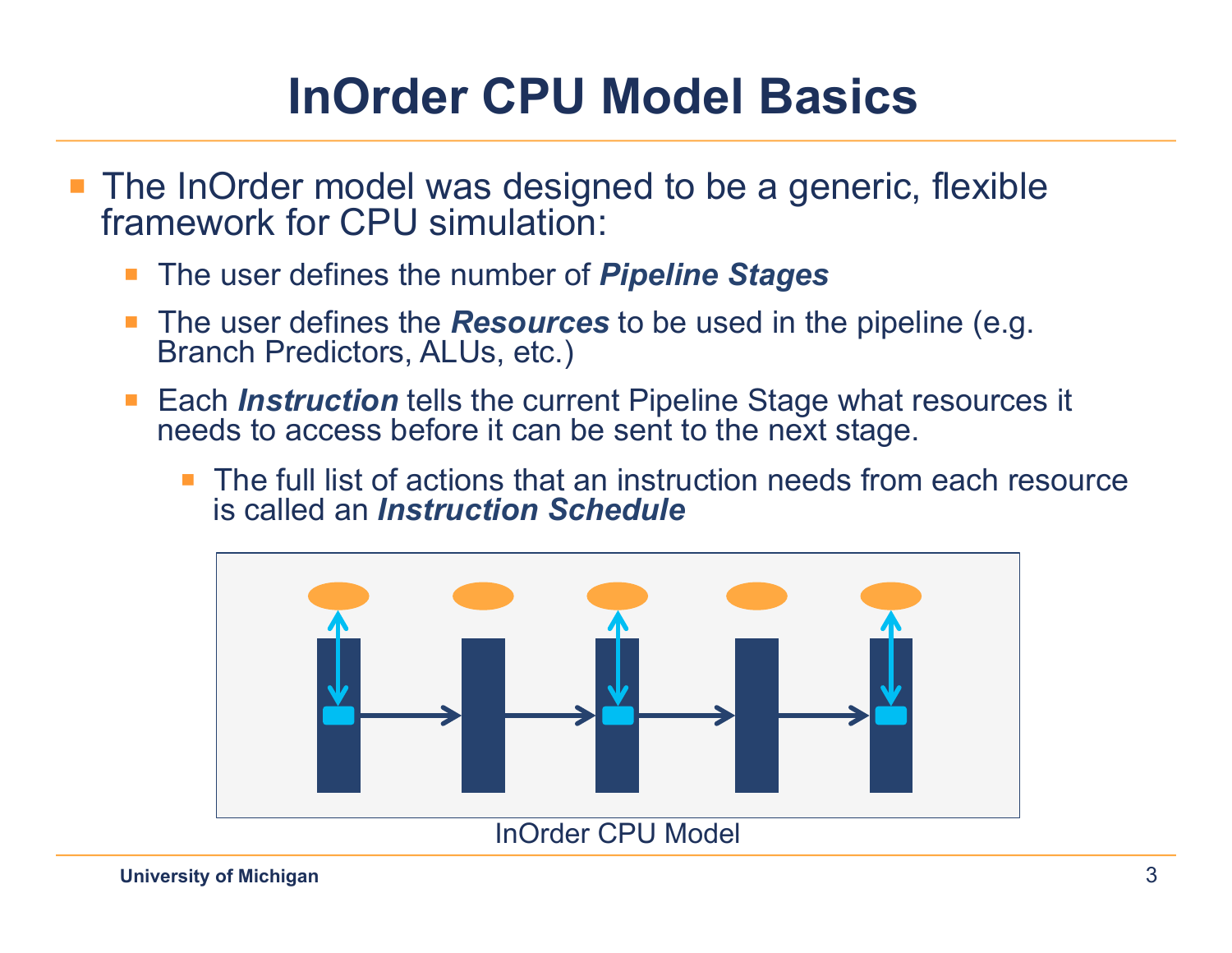## **InOrder CPU Basics: Pipeline Stages**

- The *PipelineStage* class provides a generic structure for instructions to communicate with resources
	- Implementation(s): pipeline stage.cc, first stage.cc
	- § Special Case: *FirstStage* is a derived class whose sole purpose is to create instructions for the pipeline
	- Pseudo code:

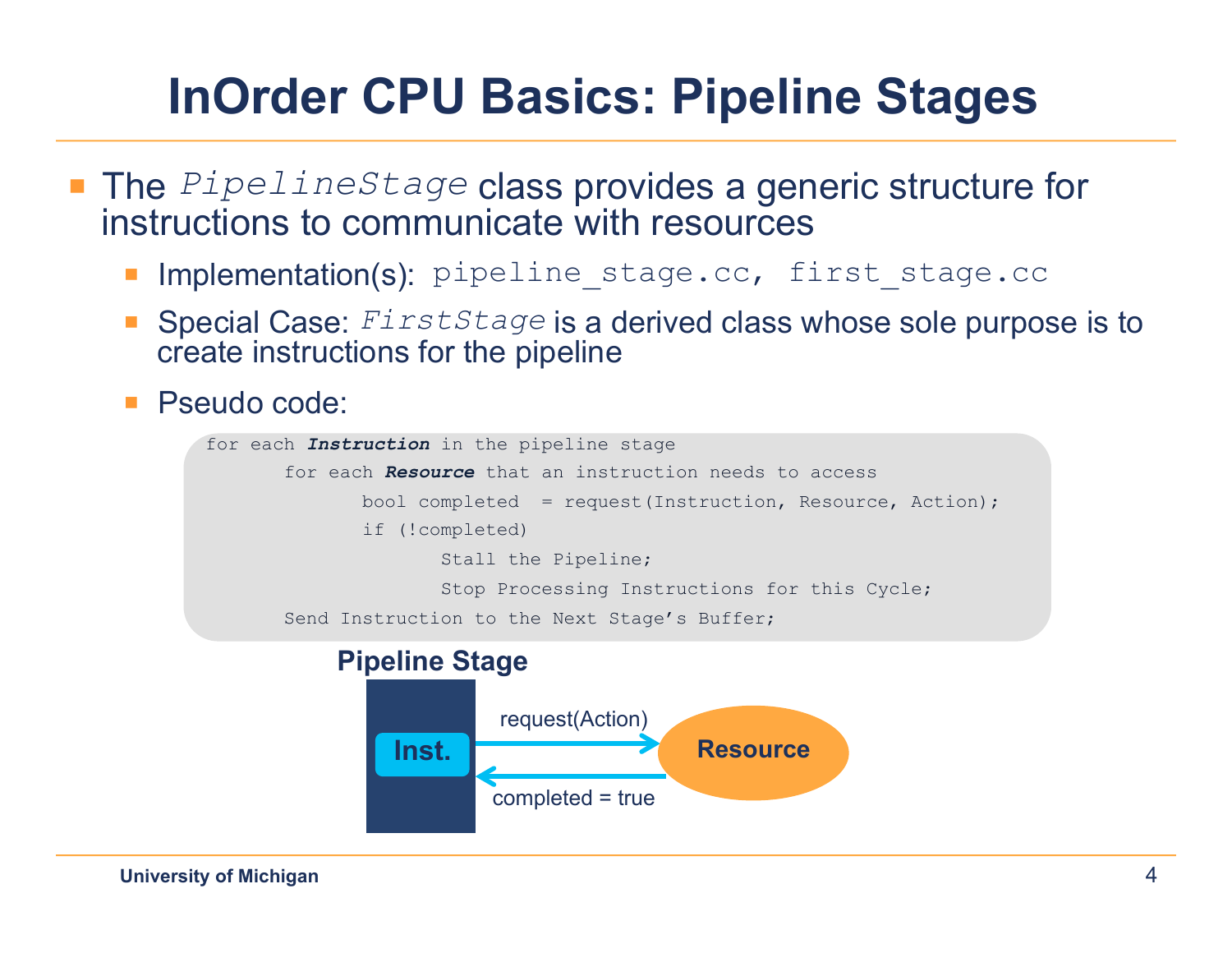# **InOrder CPU Basics: Resources (1)**

- A *Resource* represents a pipeline component that takes action for an instruction
	- Instructions request an action from a resource
	- Resources confirm/deny the completion of that action
- Implementations: resource.cc, resource pool.cc, resources/  $*$ .cc
	- A ResourceRequest (ResReq) transfers data between instruction and resource
	- Resources are instantiated and accessed through the *ResourcePool* interface

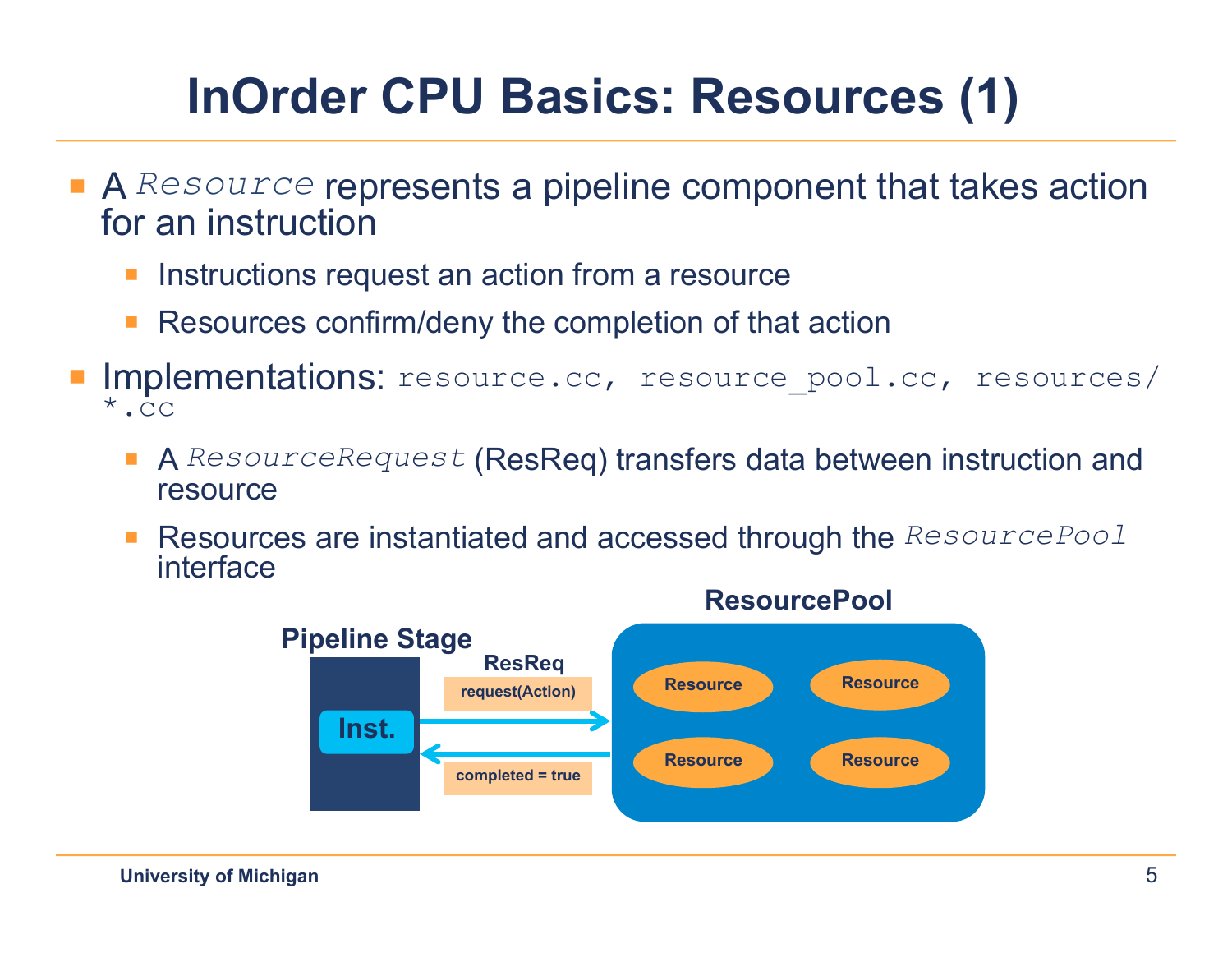## **InOrder CPU Basics: Resources (2)**

■ Each resource defines the following parameters:

- width how many instructions that can be simultaneously processed
- latency cycles before the requested action is finished in the resource
- Custom Resources derive from the *Resource* base class and must also define the following:
	- enum Command { Action1, Action2, ... };
	- § void execute(...);
- CacheUnit::execute(...) pseudocode:



**University of Michigan**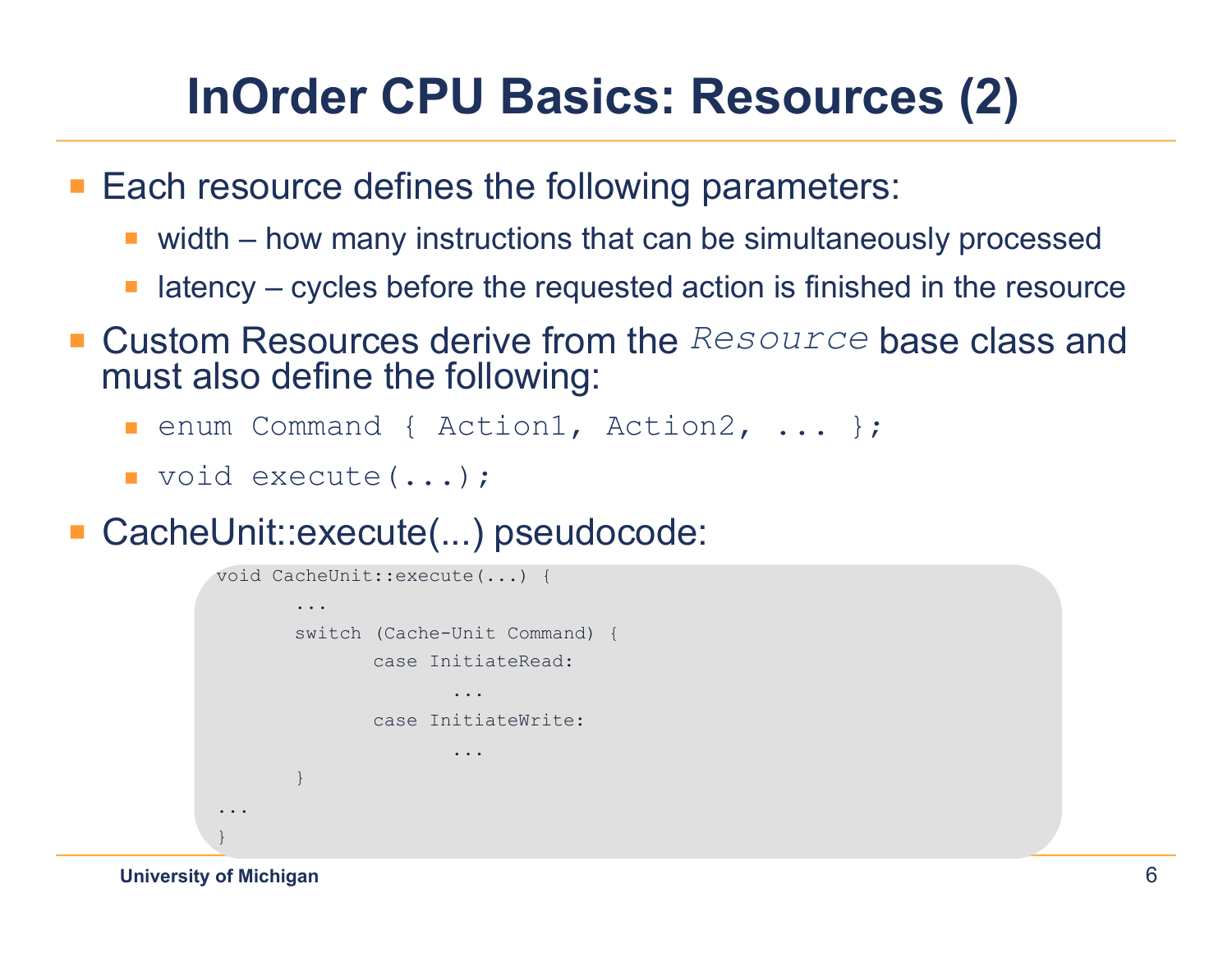#### **InOrder CPU Basics: Instruction Schedules**

- § The *ResourceSked* class contains the list of action and resource pairings for each instruction
- § Implementation: *resource\_sked.cc* 
	- The InOrderCPU creates a front-end and back-end schedule for each instruction
		- Front-End Sked: Created in *FirstStage*, all instructions follow this schedule (e.g., fetch and decode)
		- Back-End Sked: An instruction schedule based on the instruction type (e.g., int, fp, ld/st, etc.)
		- § The variable *"BackEndStartStage"* is defined in pipeline\_traits.hh

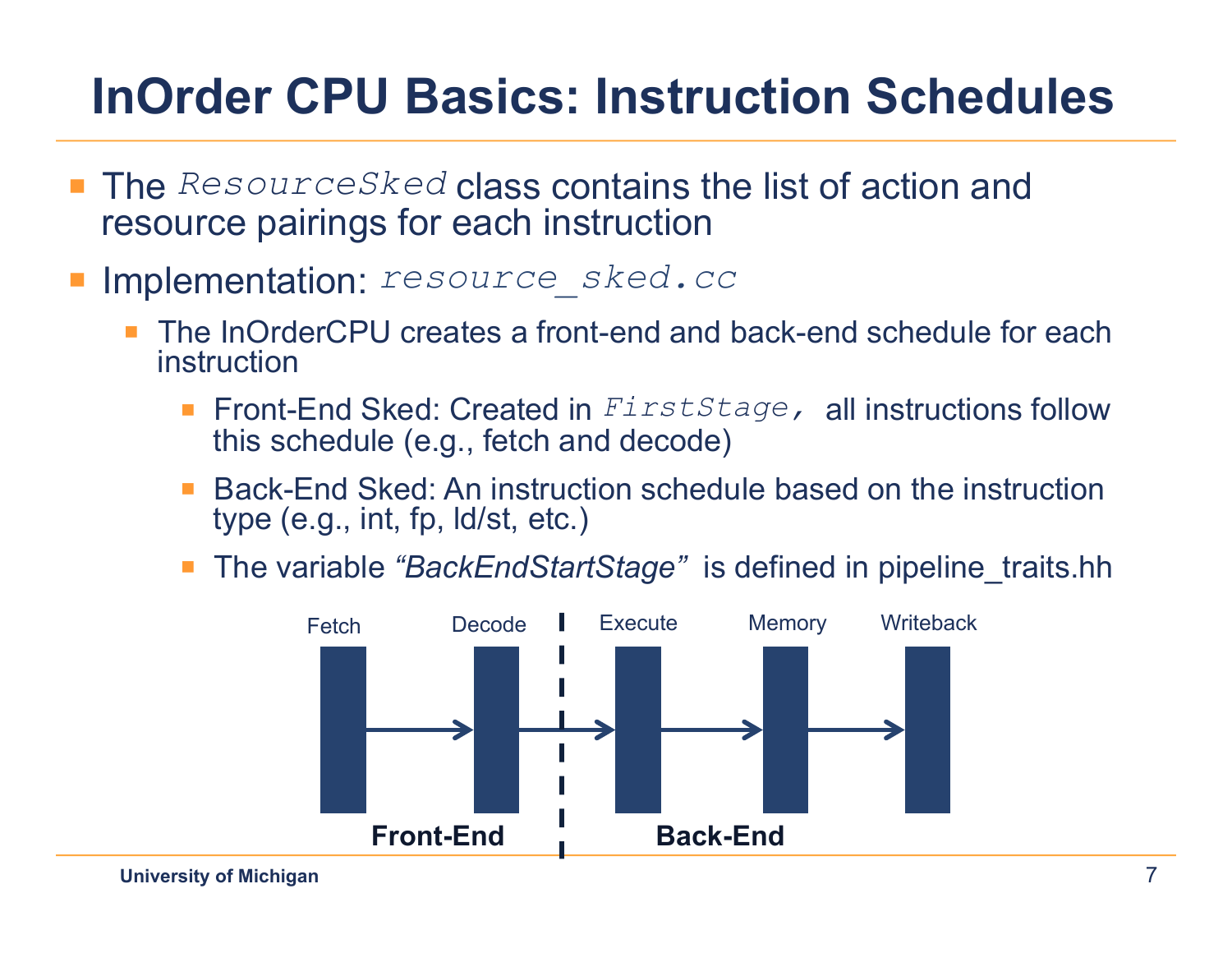#### **Custom Resource Example**

- Goal: Predict the value of a source register when it is not readily available from the register file (e.g. during a cache miss)
- Plan: Create a "Simple Value Predictor" Resource
	- Keep a record of PC and source register values when instructions graduate (commit)
	- Use this record when an instruction's source register value isn't ready...
- Caveats:
	- § How do we take care of misspeculation?
	- This is unrealistic in terms of implementation and we could do a lot better at value prediction  $\ldots$  but it's just an example  $\odot$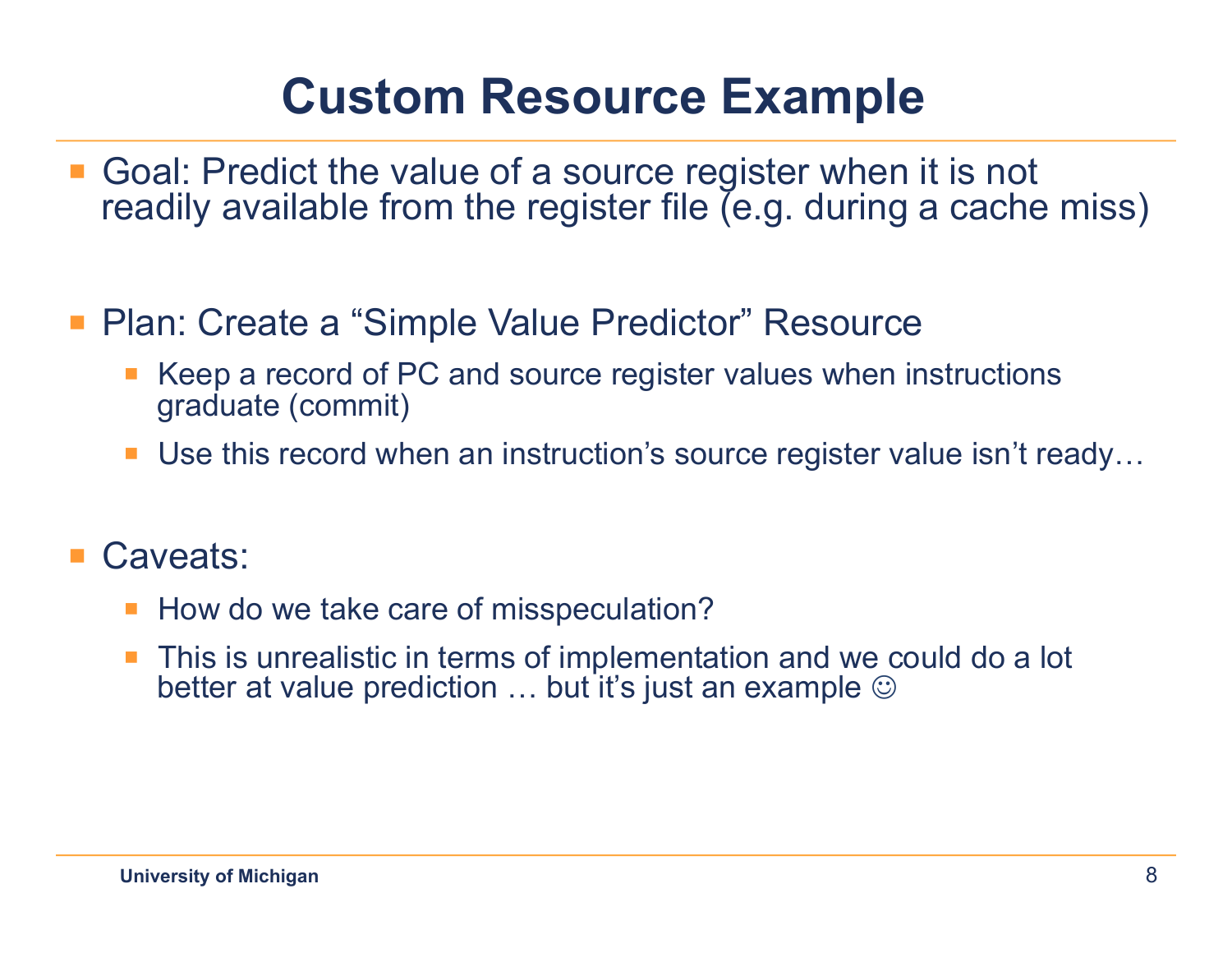# **Defining a Custom Resource (1)**

§ Step 1: Derive *SimpleValPredictor* from *Resource*

- Add 'ValStore' and 'ValLookup' Actions
- Define "SimpleValPredictor::execute()" to use these actions
	- **EXTE: Hint: Use 'resources/agen unit.hh,cc' as a code template**

```
#ifndef SIMPLE_VAL_PRED_HH 
#define SIMPLE_VAL_PRED_HH 
... 
class SimpleValPredictor : public Resource { 
     ... 
     enum Command {ValStore, ValLookup };
     void execute(int slot num);
     ... 
     struct SrcRegs { 
           int r1, r2; 
     }; 
     std::map<Addr, SrcRegs> valMap; 
}; 
#endif
  src/cpu/inorder/resources/simple_val_predictor.hh
                                                        ... 
                                                        void 
                                                        SimpleValPredictor::execute(int slot num) {
                                                              ResourceRequest *req = reqs[slot num];
                                                              switch (req->cmd) { 
                                                                    case ValStore: 
                                                                          //Code to Save SrcRegs 
                                                                    case ValLookup: 
                                                                          //Code to Lookup SrcRegs
                                                              }; 
                                                              // Mark as Completed 
                                                              req->done(); 
                                                        } 
                                                        ... 
                                                           src/cpu/inorder/resources/simple_val_predictor.cc
```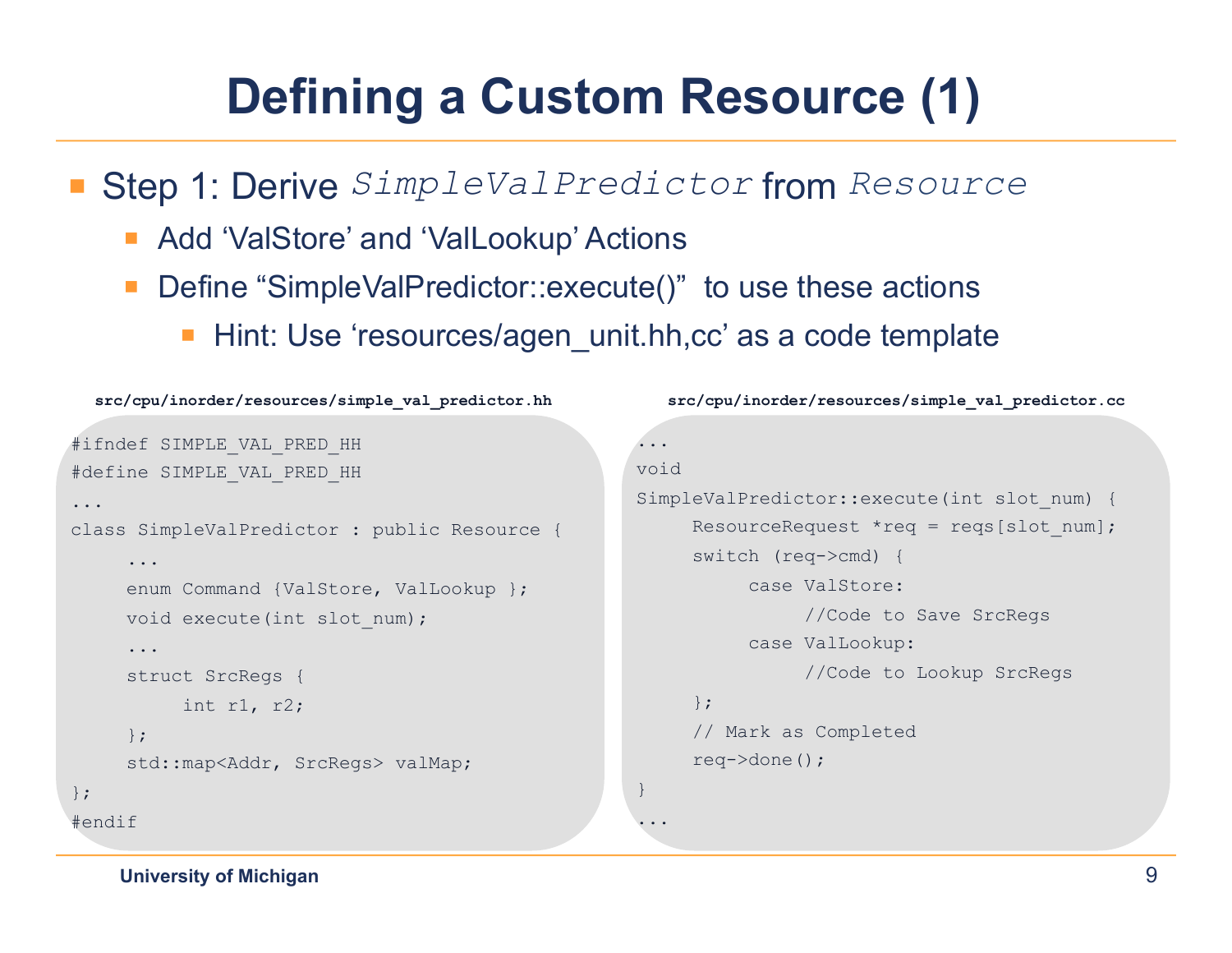# **Defining a Custom Resource (2)**

§ Step 2: Make the InOrder CPU recognize *SimpleValPredictor*

- Add header file to Resource list
- Add identifier to *PipelineTraits* namespace
- § Instantiate *SimpleValPredictor* inside the *ResourcePool* constructor **src/cpu/inorder/resource\_list.hh**

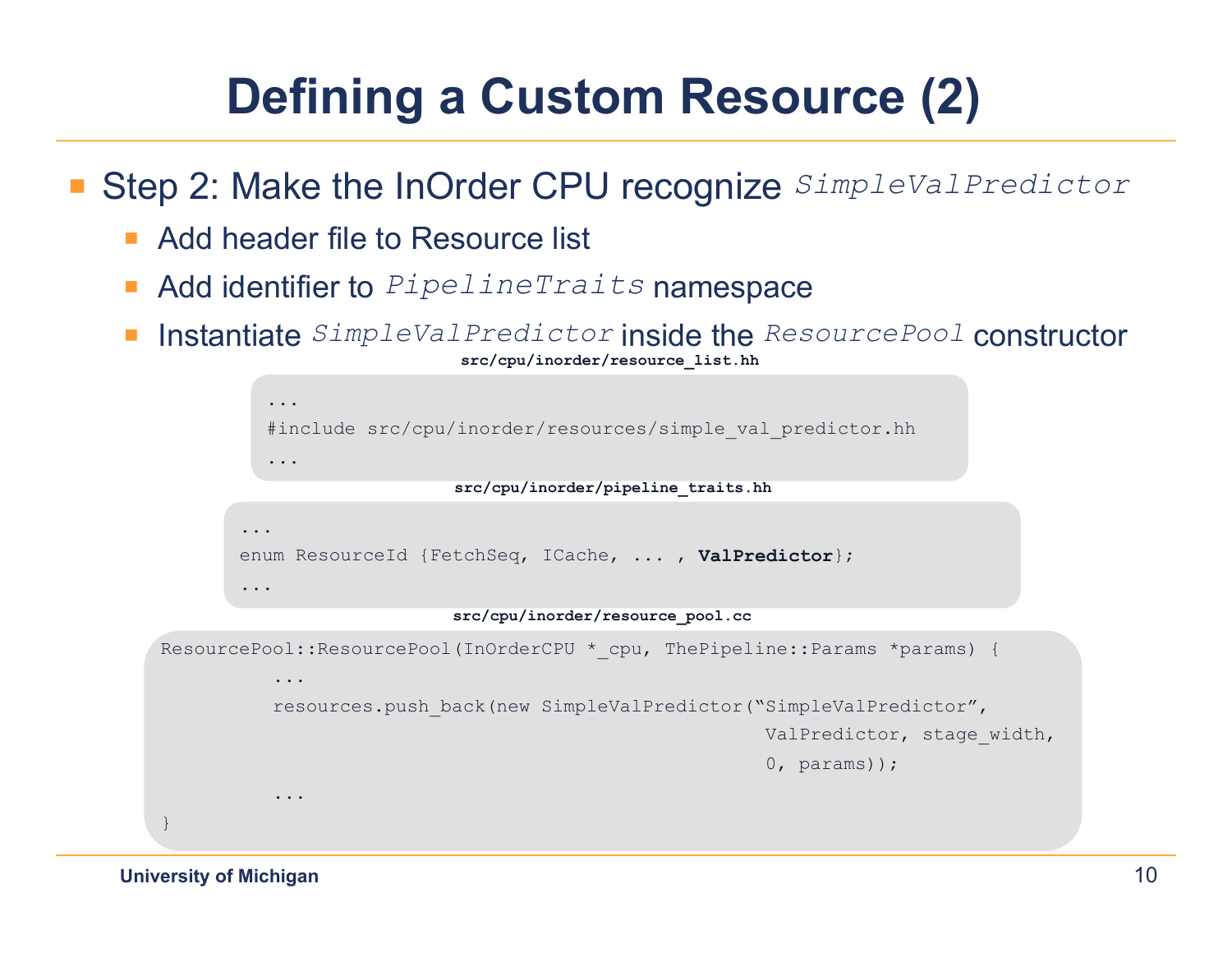# **Defining a Custom Resource (3)**

#### ■ Step 3: Add *SimpleValPredictor* to Instruction Schedules

- Add 'ValLookup' action to Execute Stage
	- Note: *UseDefUnit*, the resource responsible for managing the Register File, would also need to be edited to use the predicted value.
- Add 'ValStore' action to Writeback Stage

```
src/cpu/inorder/cpu.cc
```

```
InOrderCPU::createBackEndSked(DynInstPtr inst) { 
          ... 
          StageScheduler X(res sked, stage num++);
          StageScheduler M(res sked, stage num++);
          StageScheduler W(res sked, stage num++);
          ... 
          // EXECUTE 
          X.needs(ValPredictor, SimpleValPredictor::ValLookup); 
          ... 
          // WRITEBACK 
          W.needs(ValPredictor, SimpleValPredictor::ValStore); 
           ... 
}
```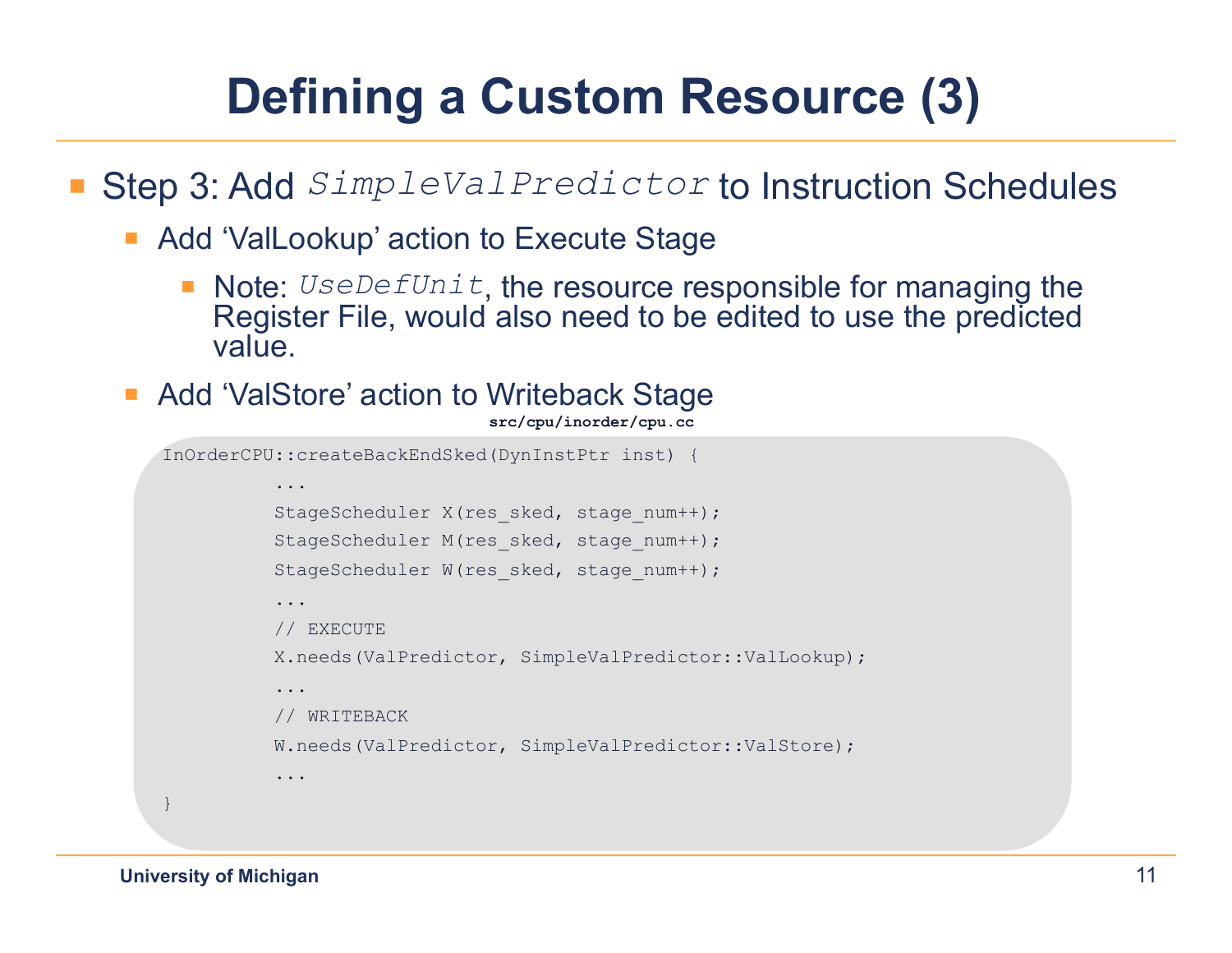### **Extras: Complex Resource Handling**

- Examples of more complex resource handling can be found in the "src/cpu/inorder/resources" directory
	- What if I need to pass extra information in my resource request?
		- **First, try to save that information in the DynInst which is visible to** any Resource.
		- Derive a new Resource Request type
			- See UseDefRequest in "resources/use\_def\_unit.cc" and it's usage in InOrderCPU:: createBackEndSked()
	- What if I want to define a multi-cycle resource?
		- § Define 'InitiateAction' and 'CompleteAction' commands in your resource so that you can split the execution amongst two requests.
			- Consider using these action commands in different stages to hide latency.
		- See how this can be done by referencing the *CacheUnit* and/or the MDU code.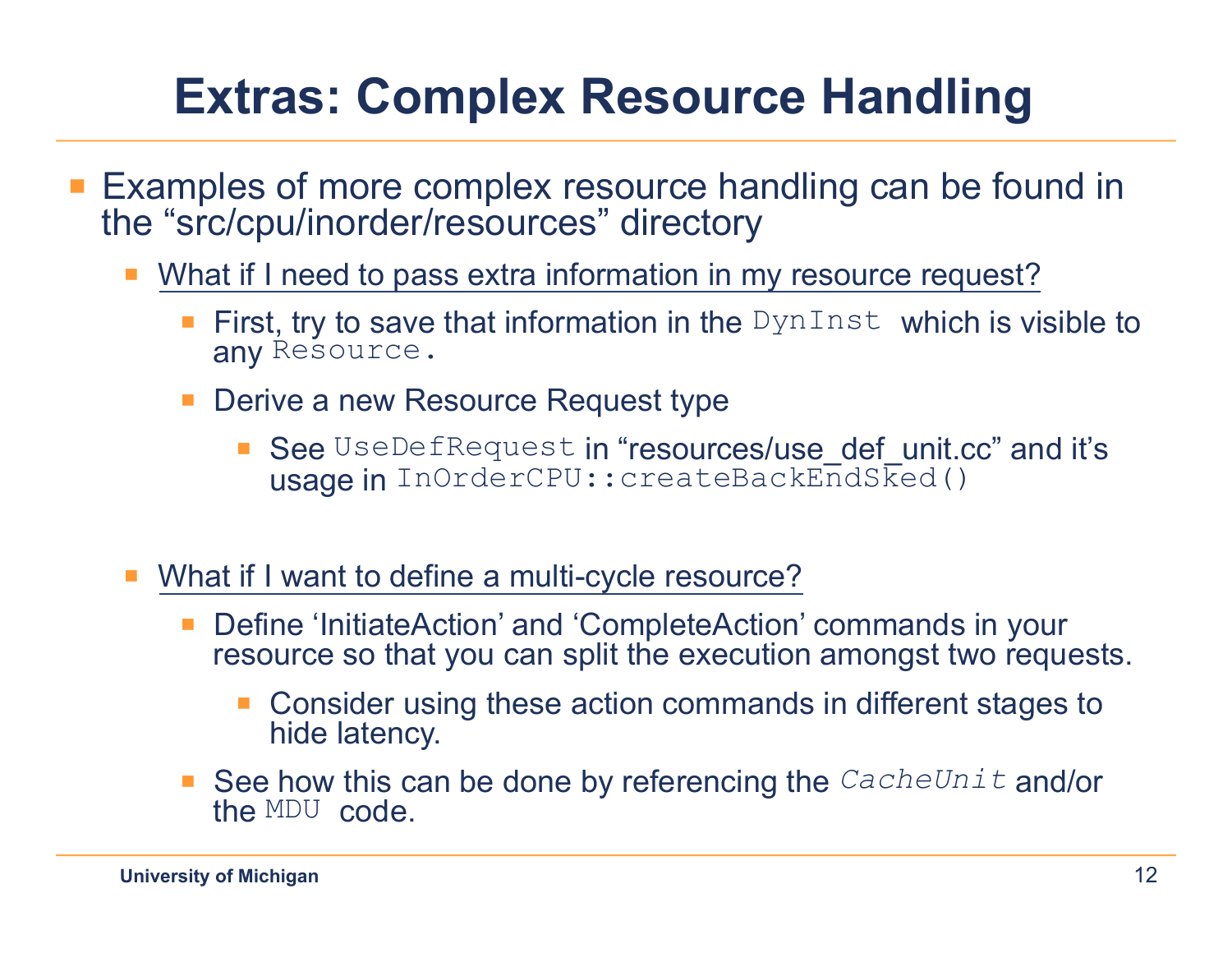### **Extras: Custom Stats and Debugging**

#### § How do I add stats to my Resource?

- Declare a "Statistics::" variable in your class and register it with the regStats() function.
- See resources/agen unit.hh,cc for an example

Where do I add debugging information for my Resource?

- Add a "DebugFlag" in src/cpu/inorder/SConscript
- Make sure to include the header for your DebugFlag
	- This will get automatically generated via the SConscript definition
- Use the DebugFlag in the standard gem5 DPRINTF messages:

```
#include "debug/SimpleValPredictor.hh" 
... 
DPRINTF(SimpleValPredictor, "<Insert Message Here>"); 
...
```